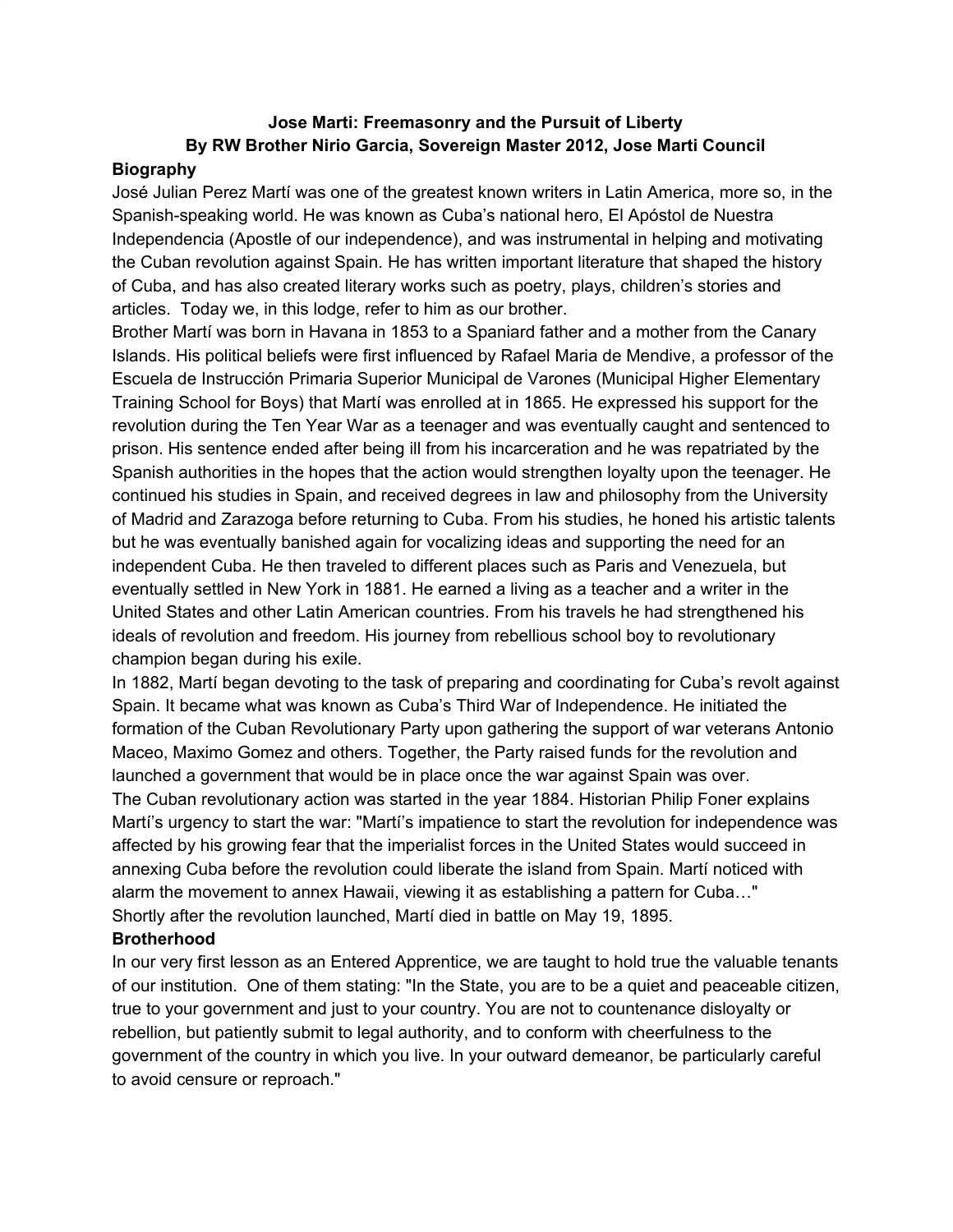## **The Paradox of Freemasonry**

An Entered Apprentice mason immediately conforms to the admonitions of the craft, that is, the Ancient Charges. One of the charges teaches masons to never create distrust among men and society. One must submit to the counsel of his superiors – may it be king, lord or master. The formation of oppositional parties that subscribe to the subversion of peace and good order of society is strictly forbidden. As we all know, all political and religious topics in the lodges are refrained. If this is the case, how is it that José Martí, along with other known revolutionary freemasons such as Jose Rizal in the Philippines, Guiseppe Garibaldi in Italy and Benito Juarez in Mexico, formed their own factions against governments, and yet we still recognize them as our brothers?

Brother Alex Davidson relates about such fraternal discourse over the years: "*The great paradox of Freemasonry is that its history is inextricably interwoven with the history of 18 th and 19 th century revolutions, at the same time as its writings firmly reject political disobedience and condemn subversion and revolt against the government of any land.*"

The explanation offered by our brother John Locke, philosopher of his time, somewhat summarizes the definition of liberty. He stated in his book*, Two Treatises of Government (written* in 1690), "that we cannot be obliged to a government to which we have not given some sign of *consent, and that 'the end of Law is to preserve and enlarge freedom'. Governments are dissolved when the 'Legislative, or the Prince, either of them act contrary to their trust', and 'Power reverts to the people', who may then establish a new legislative and executive. It is the people who decide when a breach of trust has occurred, for only the man who deputes power* can tell when it is abused (II, 240). In the case of dispute 'the final appeal is to God', by which *Locke specifically meant revolution*."

Many Masonic philosophers shaped their ideas from Locke's interpretation of liberty. One of our requirements, as we well know, is being a man, **free born** of lawful age and coming under the tongue of true masonic report. It therefore contradicts our Masonic values if one must submit unconditionally to tyranny and subjugation. Respect to a civil power is only granted if one can freely perform all his fundamental functions in society. A power that resists the freedom to do this duty nullifies the basic elements constituting us as masons. Tyranny does not match freedom nor does it compliment it. Therefore, liberty is sought and trumps every argument of Masonic debate. This is a logical reason why our brothers were central to the revolutions during the past four centuries.

Martí believed that freedom is an innate right of every human being and the 400-year invasion of Spain is a contradiction to this right. In one article, Martí explains how liberty is different from submission to evil: "*We are free, but not to be evil, not to be indifferent to human suffering, not to profit from the people, from the work created and sustained through their spirit of political association, while refusing to contribute to the political state that we profit from. We must say no once more. Man is not free to watch impassively the enslavement and dishonor of men, nor their struggles for liberty and honor*."

## **José Martí: A Journey of Liberty and Literature**

In Martí's search for Cuban national liberty, he employed his writing to win many a minds and also to chronicle the present standing of the Cubans' revolutionary cause. It is however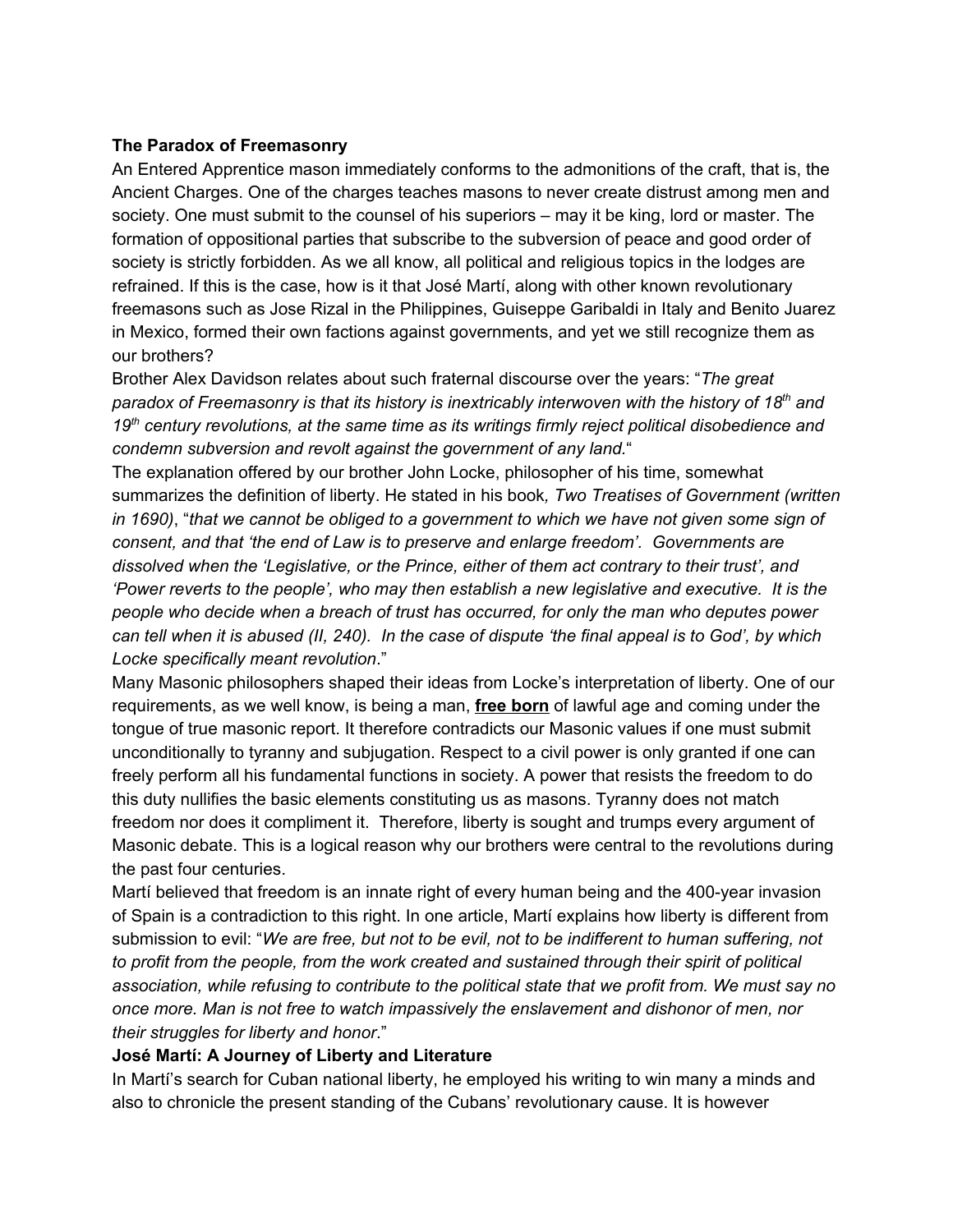important that not all poetry is political or philosophical in nature. In some poems such as Verso Sencillos' Verso II, strange lands such as Egypt and Persia were touched upon and how he would have preferred the mountain air over the two countries.

*I know about Persia and Xenophon,*

*Egypt and the Sudan, But I prefer to be caressed By fresh mountain air.*

*I know the age-old history Of human grudges, But I prefer the bees that fly Among the bellflowers.*

At one glance, the poem describes Martí's desire for peace instead of conflict. Despite his part in the Cuban Revolutionary Party and his role in the search for independence, this shows that his inherent purpose was to achieve peace. As a brother mason, he knew that the promotion of peace and order is highly imposed upon us and brother Martí understood the rule and lived by it. In the lines of *I Cultivate a White Rose*, he evolves from favoring peace to favoring forgiveness. As the color white symbolizes a sense of purity, to never abscond from moral integrity and arrogance.

*And for the cruel person who tears out*

*The heart with which I live,*

*I cultivate neither needles nor thorns:*

*I cultivate a white rose.*

His contemplations of peace were also his motivation to fight for it. He pondered on the goals of his writing whereas he described them as "…*daggers | sprouting blossoms from hilts*". He describes his poetry as if it was to be used as a weapon to create good things. He once quoted that "*Like stones rolling down hills, fair ideas reach their objectives despite all obstacles and barriers. It may be possible to speed or hinder them, but impossible to stop them.*" As in most poems, they are the emotional descriptions of an era. Since Martí was born during the Spanish occupation, he envisions that his poetry is instrumental to achieving peace. He writes for his fellowmen and those who seek freedom. In these lines, Martí used remarkable metaphors to describe his poetry.

*My poems please the valiant;*

*Sincere and brief; my poetry*

*Is rugged as the steel they use*

*To forge a sword.*

One could say that as our brother, Martí's contribution would be his ideas. He wrote some of the most influential literary piece in the Latin American history and has also taught at many institutions in different countries prior to the Cuban Revolution. It should be said that poetry was his "craft". He uses words with such clarity and melancholy, to assert his environment's emotional physiology while assimilating his own. In his poem *Dos Patrias,* Martí described as having "*two countries: Cuban and the night.*" He describes his country similar to being in a statement of darkness, whose identity is masked by melancholy and truth remains in the dark.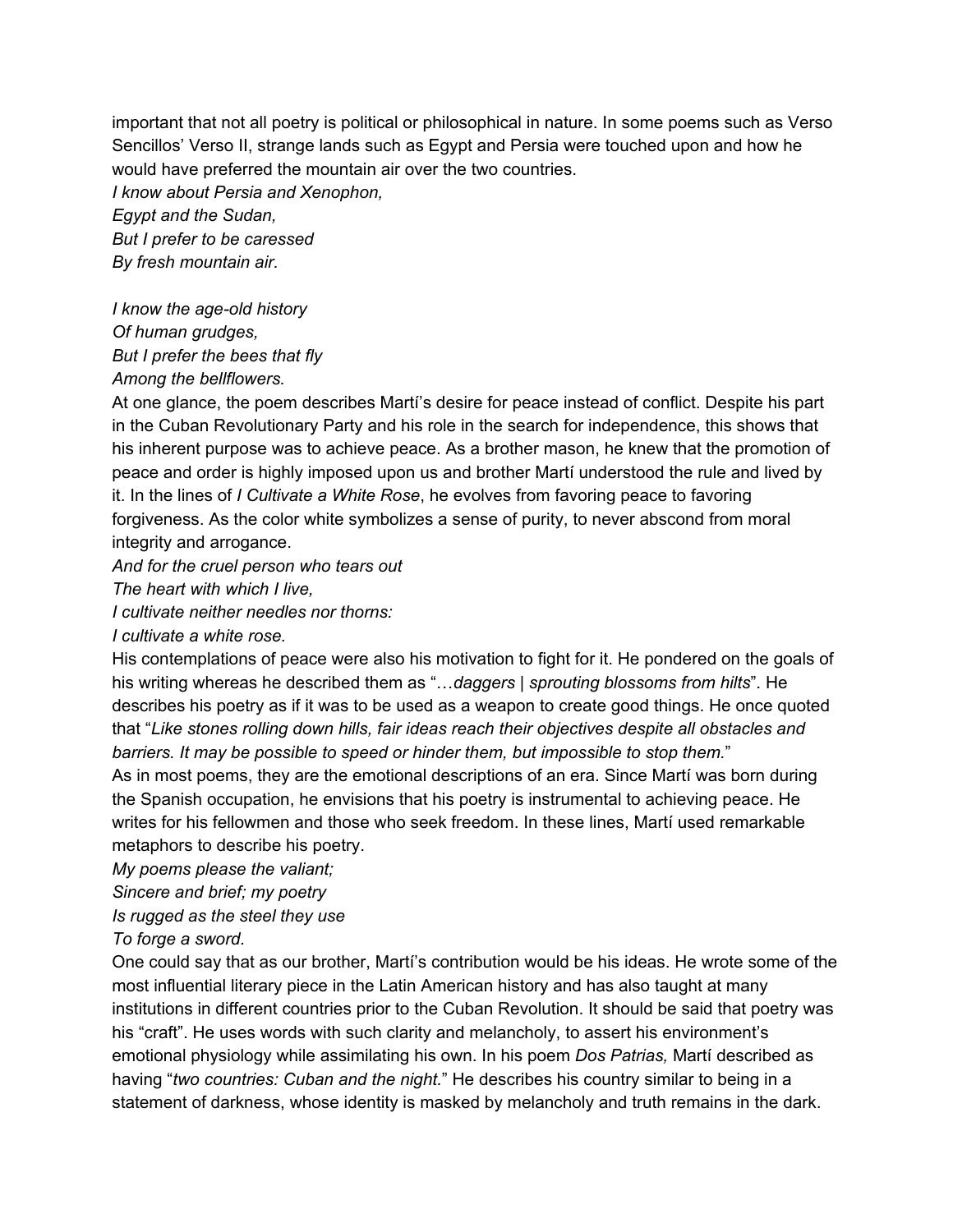He uses the sun as a metaphor for the truth, as we use the Great Architect as our truth and light. Despite the negativity in tone of *Dos Patrias*, it should be noted that hope radiates most of his poetry. He talks about balance in one of his articles where a "*force of passion*" is in equilibrium by the "*force of interest.*" He says that "*An insatiable appetite for glory leads to sacrifice and death, but innate instinct leads to self-preservation of life. A nation that neglects either of these forces perishes.*"

This view of Cuba perhaps was influenced by his comparisons with the countries he has visited. Martí had found America as a lovely country, appealing in the sense of apparent freedom which is noticeable through its culture. Martí once said that "*Like bones to the human body, the axle to* the wheel, the wing to the bird, and the air to the wing, so is liberty the essence of life. Whatever *is done without it is imperfect*." This fascination for American liberty is seen on his article *Impressions of America*:

*I am at last in a country where everyone looks like his own master. One can breathe freely, freedom being here the foundation, the shield, the essence of life. One can be proud of his species here. Every one works, every one reads… I am deeply obliged to this count, where the friendliness finds always a friend and a kind hand is always found by those who look honestly for work.*

Other works by Martí values hard work and integrity. Once he was asked for an autograph and instead wrote: *"The only appropriate autograph of a man is that which he leaves written with his works."* Martí states that a legacy should be built among achievements over the course of life. Over the course of his life, he has made ponderous works that contemplate on existence. In *A Morir*, he begs the Grand Architect to give him justice, a well-deserved death of a freedom fighter.

*I wish to leave the world By its natural door; In my tomb of green leaves They are to carry me to die. Do not put me in the dark To die like a traitor; I am good, and like a good thing I will die with my face to the sun*

## **Conclusion**

Amidst the revolutionary era of Cuba, Martí possessed the will to fight for peace. He demanded that liberation be the only reward, at the cost of his life. He, has shown, as a Masonic brother that brotherhood extends far beyond the walls of the lodges. He has possessed an innate desire to promote the welfare of his countrymen, and to promote the freedom for truth and knowledge, which will only be available at the presence of liberty. As it is understood, the equality of our brethren encompasses religion and politics and we have abstained from philosophical debates about such topics. We, however, bear enlightening revolutionary ideas that has caused many members to be actively participating in the shaping of civil statutes, revolutionary movements and political climates. Martí had the same morals that steered towards patriotism and social